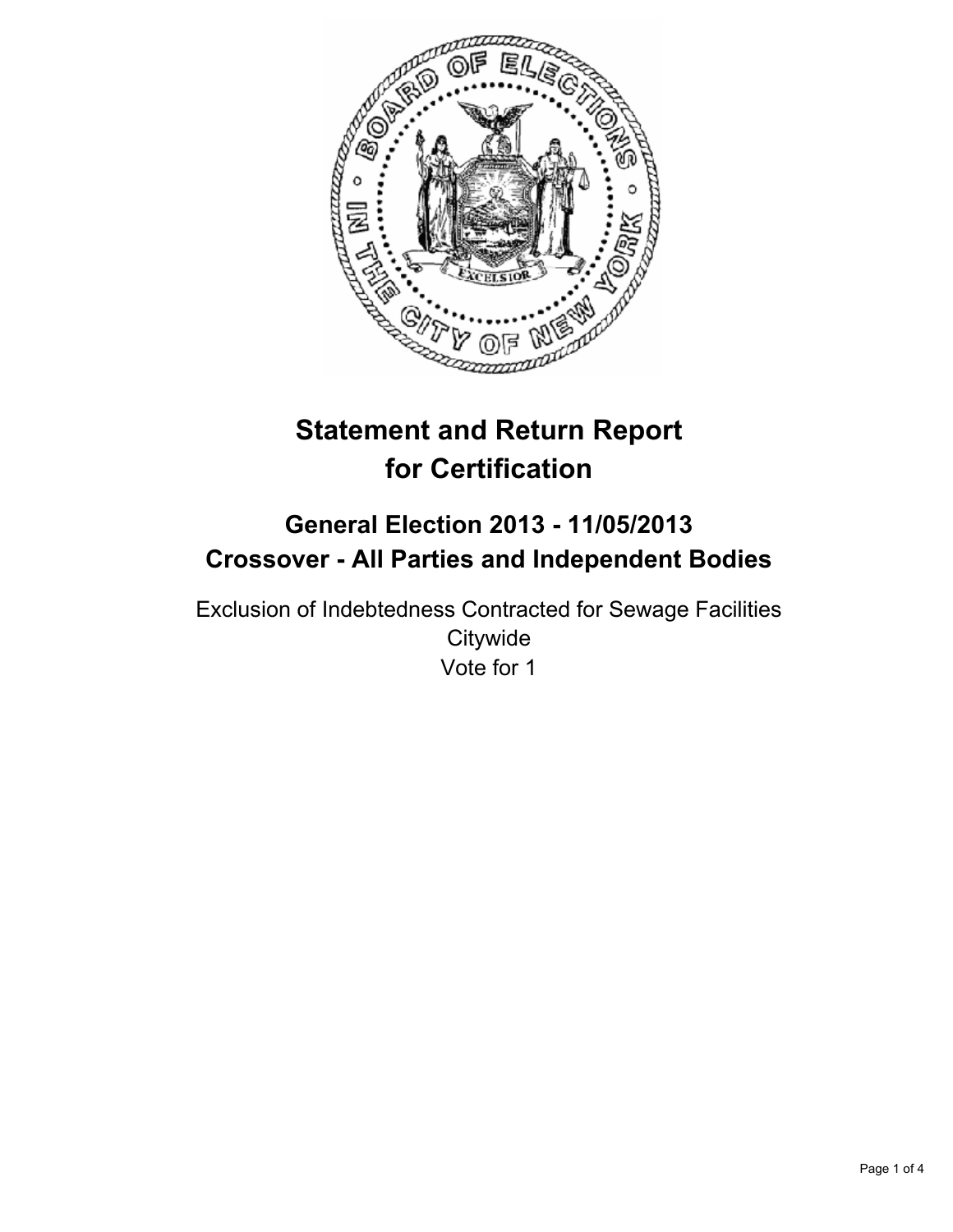

## **New York County**

| <b>PUBLIC COUNTER</b>                                    | 263,833 |
|----------------------------------------------------------|---------|
| <b>EMERGENCY</b>                                         | 495     |
| ABSENTEE/MILITARY                                        | 7,993   |
| <b>FEDERAL</b>                                           | 0       |
| <b>SPECIAL PRESIDENTIAL</b>                              | 0       |
| <b>AFFIDAVIT</b>                                         | 3,153   |
| <b>Total Ballots</b>                                     | 275,474 |
| Less - Inapplicable Federal/Special Presidential Ballots | 0       |
| <b>Total Applicable Ballots</b>                          | 275,474 |
| <b>YES</b>                                               | 126,626 |
| NO.                                                      | 55,580  |
| <b>Total Votes</b>                                       | 182,206 |
| Unrecorded                                               | 93,268  |

#### **Bronx County**

| <b>PUBLIC COUNTER</b>                                    | 137,408 |
|----------------------------------------------------------|---------|
| <b>EMERGENCY</b>                                         | 450     |
| ABSENTEE/MILITARY                                        | 3,319   |
| <b>FEDERAL</b>                                           | 0       |
| SPECIAL PRESIDENTIAL                                     | 0       |
| AFFIDAVIT                                                | 2,048   |
| <b>Total Ballots</b>                                     | 143,225 |
| Less - Inapplicable Federal/Special Presidential Ballots | 0       |
| <b>Total Applicable Ballots</b>                          | 143,225 |
| <b>YES</b>                                               | 51,712  |
| <b>NO</b>                                                | 21,203  |
| <b>Total Votes</b>                                       | 72,915  |
| Unrecorded                                               | 70,310  |

## **Kings County**

| <b>PUBLIC COUNTER</b>                                    | 332,720 |
|----------------------------------------------------------|---------|
| <b>EMERGENCY</b>                                         | 1,353   |
| ABSENTEE/MILITARY                                        | 6,865   |
| <b>FEDERAL</b>                                           | 0       |
| SPECIAL PRESIDENTIAL                                     | 0       |
| AFFIDAVIT                                                | 4,660   |
| <b>Total Ballots</b>                                     | 345,598 |
| Less - Inapplicable Federal/Special Presidential Ballots | 0       |
| <b>Total Applicable Ballots</b>                          | 345,598 |
| <b>YES</b>                                               | 128,463 |
| <b>NO</b>                                                | 57,889  |
| <b>Total Votes</b>                                       | 186,352 |
| Unrecorded                                               | 159.246 |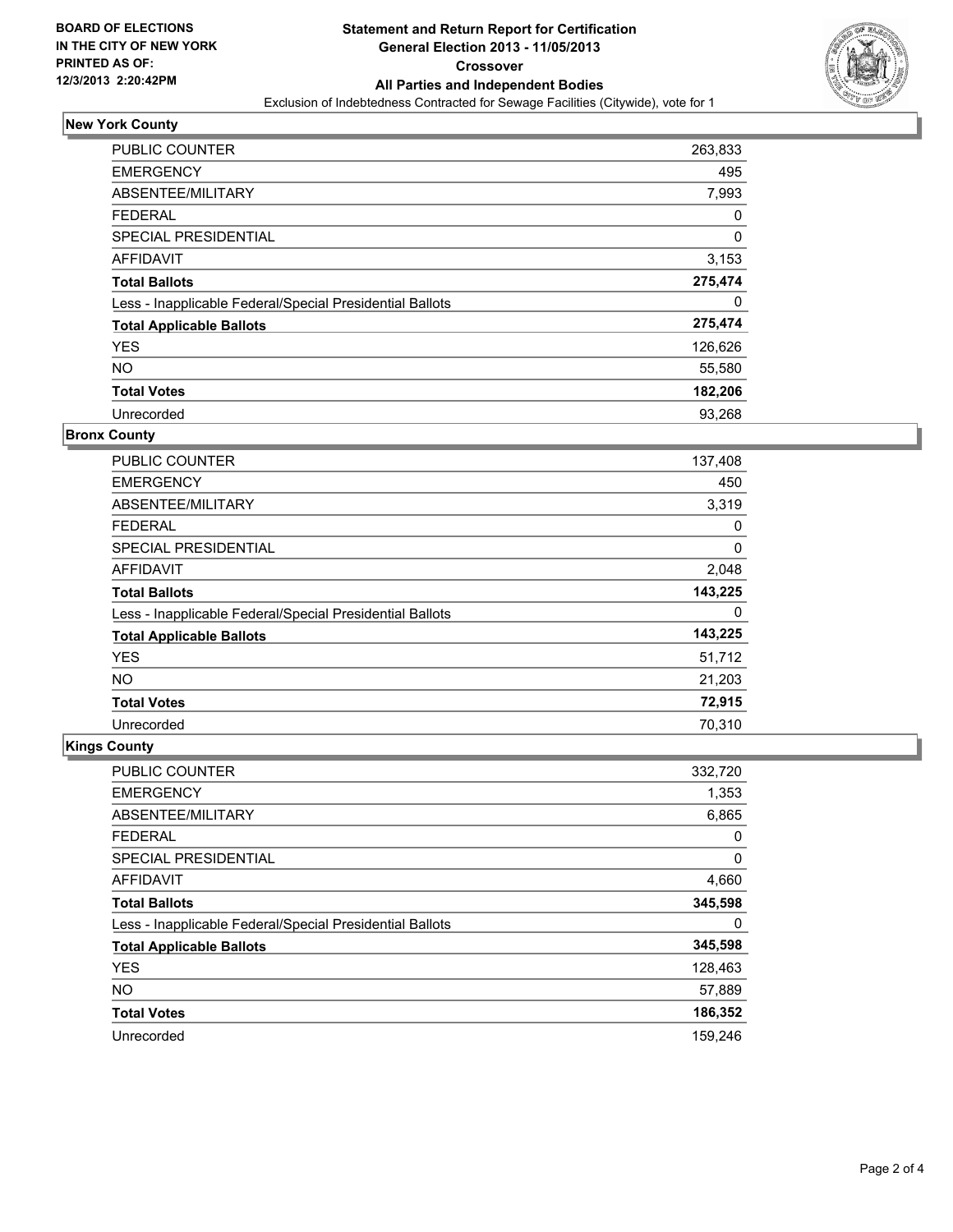

## **Queens County**

| <b>PUBLIC COUNTER</b>                                    | 251,817 |
|----------------------------------------------------------|---------|
| <b>EMERGENCY</b>                                         | 151     |
| ABSENTEE/MILITARY                                        | 7,776   |
| <b>FEDERAL</b>                                           | 0       |
| <b>SPECIAL PRESIDENTIAL</b>                              | 0       |
| <b>AFFIDAVIT</b>                                         | 2,344   |
| <b>Total Ballots</b>                                     | 262,088 |
| Less - Inapplicable Federal/Special Presidential Ballots | 0       |
| <b>Total Applicable Ballots</b>                          | 262,088 |
| <b>YES</b>                                               | 103,674 |
| <b>NO</b>                                                | 55,580  |
| <b>Total Votes</b>                                       | 159,254 |
| Unrecorded                                               | 102.834 |

## **Richmond County**

| <b>PUBLIC COUNTER</b>                                    | 72,119 |
|----------------------------------------------------------|--------|
| <b>EMERGENCY</b>                                         | 7      |
| ABSENTEE/MILITARY                                        | 3,442  |
| <b>FEDERAL</b>                                           | 0      |
| <b>SPECIAL PRESIDENTIAL</b>                              | 0      |
| <b>AFFIDAVIT</b>                                         | 447    |
| <b>Total Ballots</b>                                     | 76,015 |
| Less - Inapplicable Federal/Special Presidential Ballots | 0      |
| <b>Total Applicable Ballots</b>                          | 76,015 |
| <b>YES</b>                                               | 31,713 |
| <b>NO</b>                                                | 23,547 |
| <b>Total Votes</b>                                       | 55,260 |
| Unrecorded                                               | 20.755 |